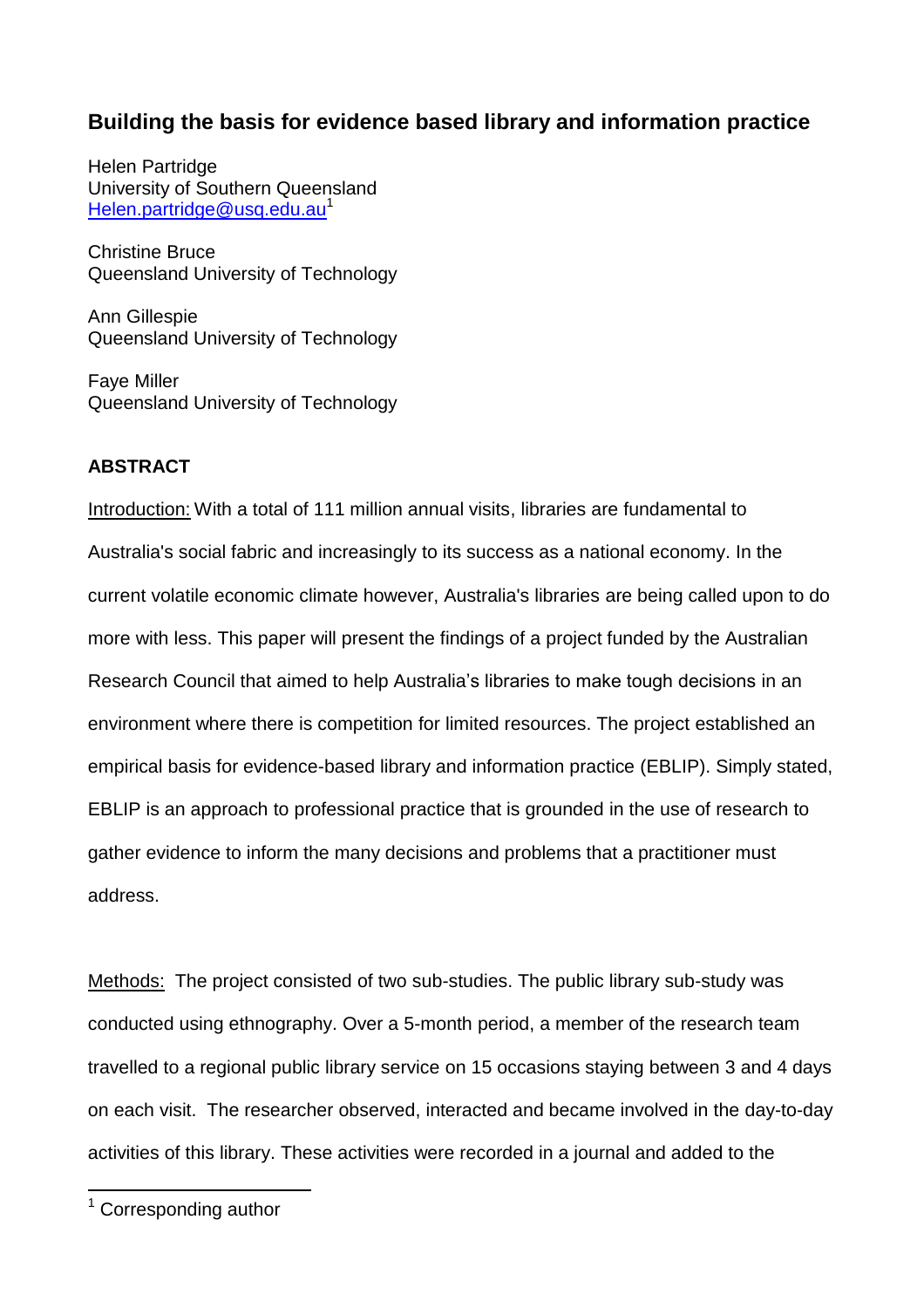researcher's insights and thoughts. Additionally, 12 face-to-face interviews with staff in positions ranging from the operational to the executive were conducted. The academic sub-study was conducted using Constructivist Grounded Theory. Semi-structured interviews were conducted either in person or via Skype, with 13 librarians from Queensland universities. Interviewees were in a diverse array of roles, from liaison librarian to manager and library director.

Results: The public library sub-study found that the following key aspects depicted the experience of EBLIP in a public library: leadership, culture, learning, context, collaboration and second nature. In the academic library sub-study six categories were constructed which describes librarians' experiences of evidence-based practice as: empowering, intuiting, affirming, connecting, noticing and impacting.

Conclusions: The project findings help extend the current but limited empirically derived understanding of EBLIP. This project has identified and articulated several key aspects that need attention if EBLIP is to be developed as an approach to professional practice. These key aspects will be of interest to LIS educators, professional associations, employers and practitioners.

#### **INTRODUCTION**

Evidence-based practice is founded on the premise that professional 'practice should be based on up-to-date, valid and reliable research' (Brice & Hill 2004, p. 13). EBP is a topic of growing worldwide interest in the library and information sector. Over the past fifteen years there has been burgeoning interest in the concept as shown by the regular biennial international conference established in 2003, the launch of the open source journal Evidence Based Library and Information Practice in 2006, and the growing body of literature discussing and critiquing the concept as applied within the profession (Booth &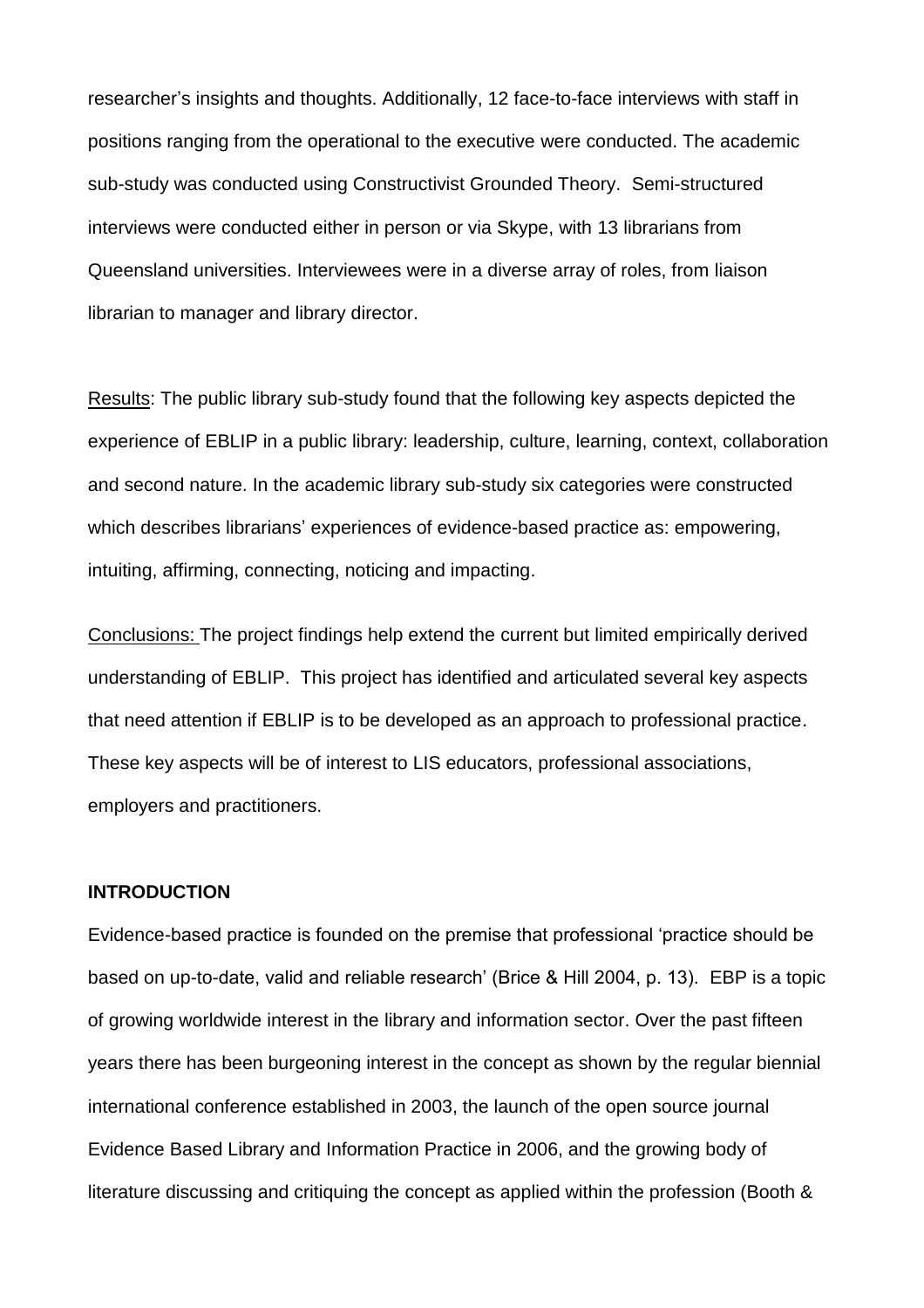Brice, 2004; Crumley & Koufogiannakis, 2002; Hallam & Partridge 2006). Whilst numerous studies have been undertaken under the guise of being evidence based, very few studies have empirically explored EBP as the object or phenomenon of study. There have only been three studies to date that have explored how library and information professionals conceive and experience EBP: (i) Partridge et al (2010) used phenomenograpy to explore variation in the how nine Australian librarians experienced EBP; (ii) A grounded theory study of 19 Canadian academic librarians was conducted by Kofogiannakis (2012) into how evidence-based practice was being used for professional decision making; (iii) Gillespie (2014) used expanded critical incident approach to investigate the lived experience of 15 teacher librarians as evidence based practitioners in Australian school libraries. This paper provides an overview of a three-year project, funded by the Australian Research Council, which explored the ways in which Australian LIS professionals experience EBP. The project will contribute to the small but growing number of studies that are seeking to establish an empirical base for "evidence based library and information practice".

#### **THE PROJECT**

The three-year project commenced in 2013 and included two interconnected sub-studies. Together the sub-studies provided for the first time, an empirical basis for evidence based practice in the context of Australian library and information profession. A brief description of each sub-study, including participants, data collection, analysis and findings follows.

## **Sub-study 1: Evidence based practice and academic libraries**

Sub study one explored academic librarians' experience of evidence based practice. Constructivist grounded theory (Charmaz, 2006) was the research approach employed.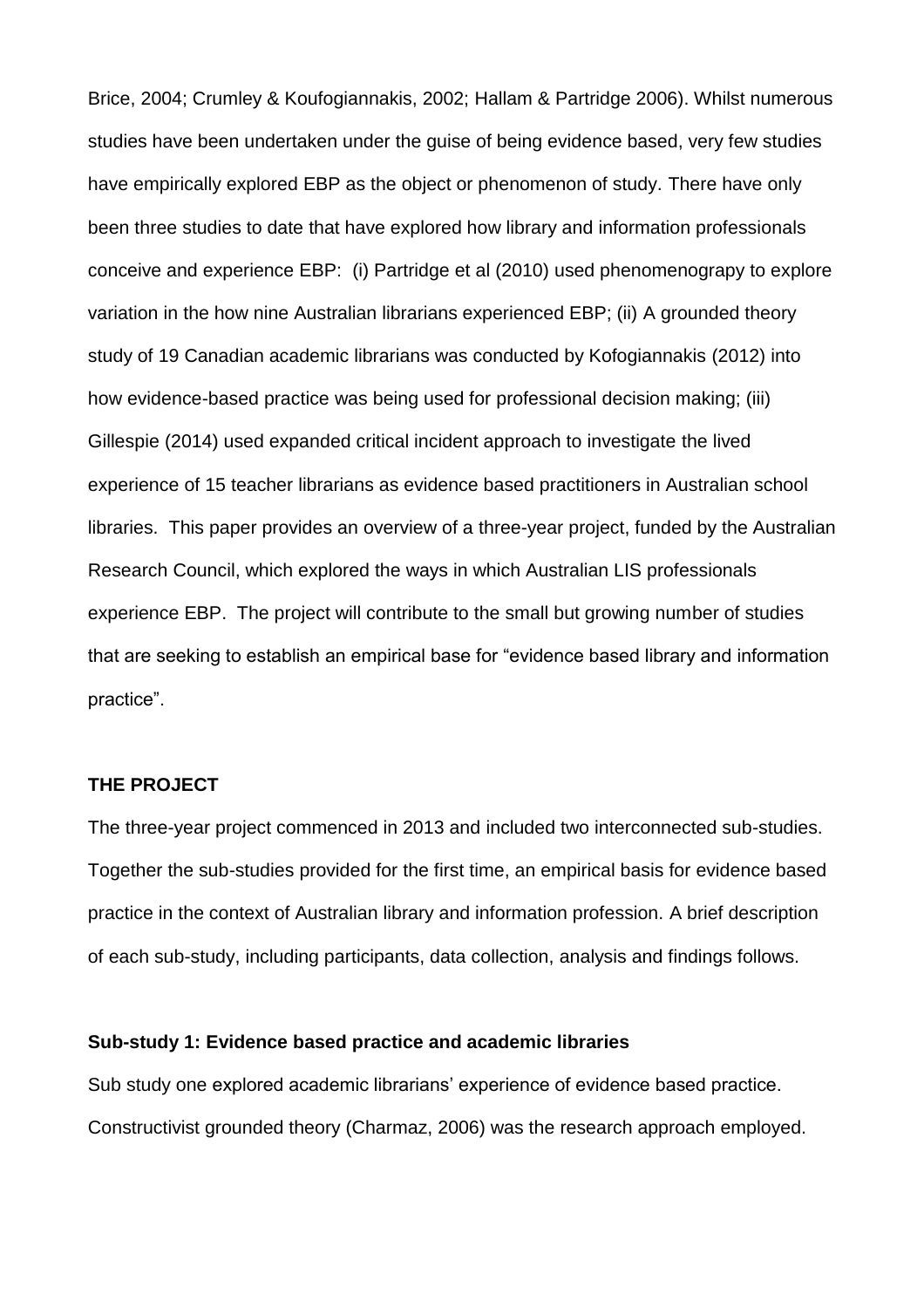The rationale behind grounded theory was that theory should be grounded in empirical evidence, that is, evolve from data rather than be developed 'a priori' and then tested. Data collection consisted of semi-structured interviews with thirteen academic librarians recruited from Queensland universities. The librarians were employed in various roles ranging from liaison, reference and information librarians to library executives, team managers and directors. Participants were recruited via a purposive sampling approach and were contacted directly by email. Interview questions were designed to allow participants to describe their experiences of evidence based practice. In keeping with the grounded theory approach there was one primary interview question: *Can you tell me about your experience of using evidence in your professional practice?* In addition a range of follow-up questions were also used to probe or elicit further information from participants about responses they provided.

Data collection and analysis was undertaken simultaneously, with 'each informing and focusing the other' (Charmaz, 2006). This is a key element of grounded theory. Typically data is collected initially from a small pool of participants. This data is analysed and the results inform the direction of further data collection, including sampling strategies. The researcher returns to the field continually until theoretical saturation is achieved. The findings from this sub-study provide a holistic view of academic librarians' experience of evidence based practice. Six categories of experience were constructed. It is beyond the scope of the current paper to give a detailed discussion of each category. Further details regarding the sub-study's findings are presented in Miller, Partridge, Bruce, Yates, Howlett (submitted). A brief summary of each category is provided below.

## *Empowering*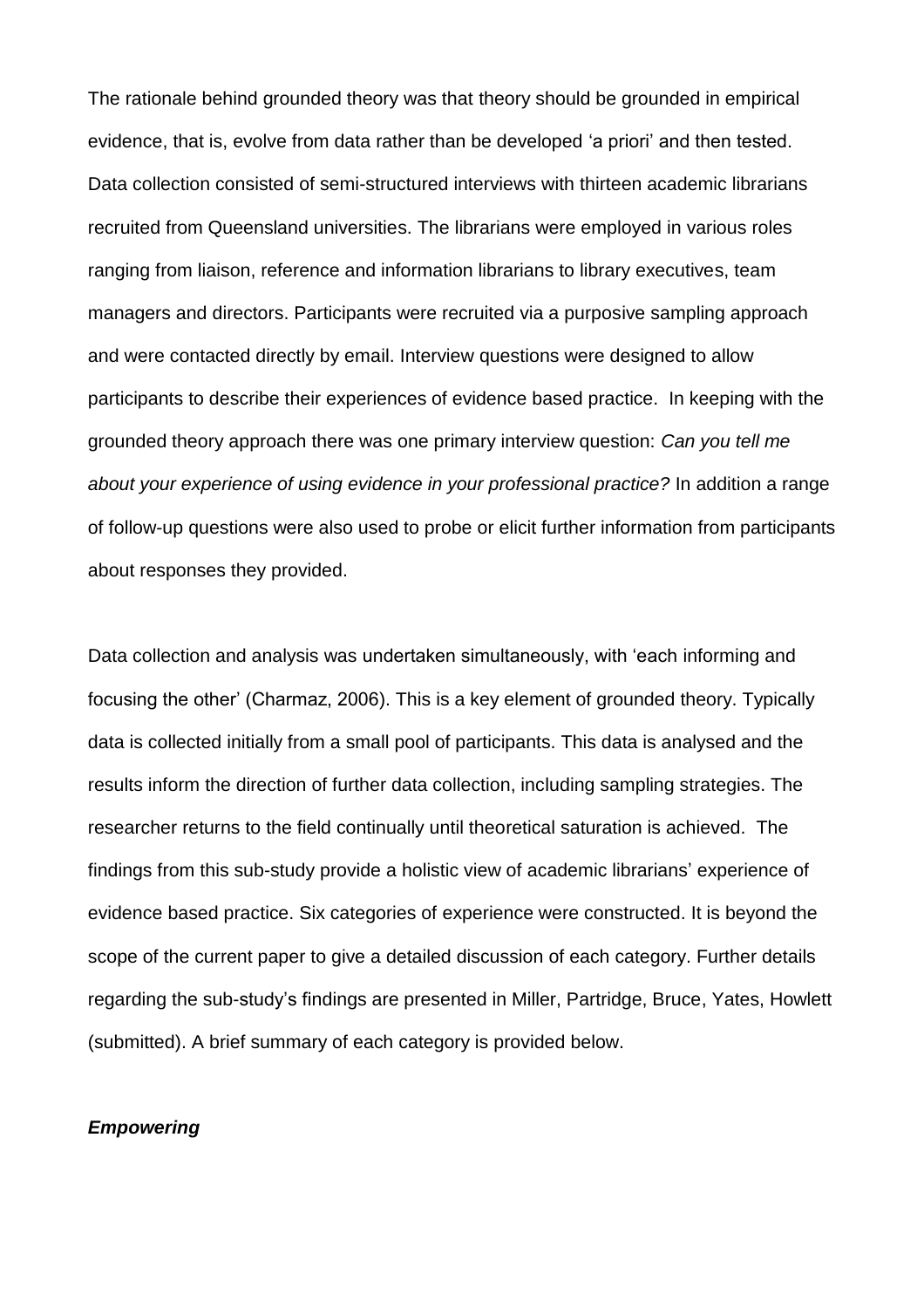Academic librarians describe their empowering experience of evidence based practice in terms of both:

1) Being empowered by clients, colleagues and institutions through improved practice or performance; and

2) Empowering clients, colleagues and institutions through improved practice or performance.

Librarians in this study discussed having mutually empowering experiences of building self-confidence as competent practitioners, and building confidence in the people they work with and serve. In this category evidence-based practice is experienced as interacting with anything (or anyone), which is perceived as an indicator of improved or good practice or performance. An academic liaison librarian reflects on this experience as follows: 'I judge how I'm going by my interaction with the team, so if that's healthy, I'm meeting my deadlines… the quantity of my output... if I get that occasional thank you from a researcher or a good class evaluation… I'm fairly confident that… I'm earning my wage at least.' (Participant 6). From a senior level librarian perspective, the empowering experience is more about enabling colleagues to 'build capacity' across the University library: 'I think it's important for them to collect… for them to be aware of what evidence they're going to need to support how they're performing… because they're required to do it and you're building on it and getting people to share practice in meetings because it's required, then you start getting sharing and building of capacity in that evidence-based approach to what they're doing.' (Participant 10). In this category, evidence can be stored and gathered either physically (i.e. document or email as proof of a positive outcome) or mentally (i.e. memories or knowledge of an interaction with a positive outcome).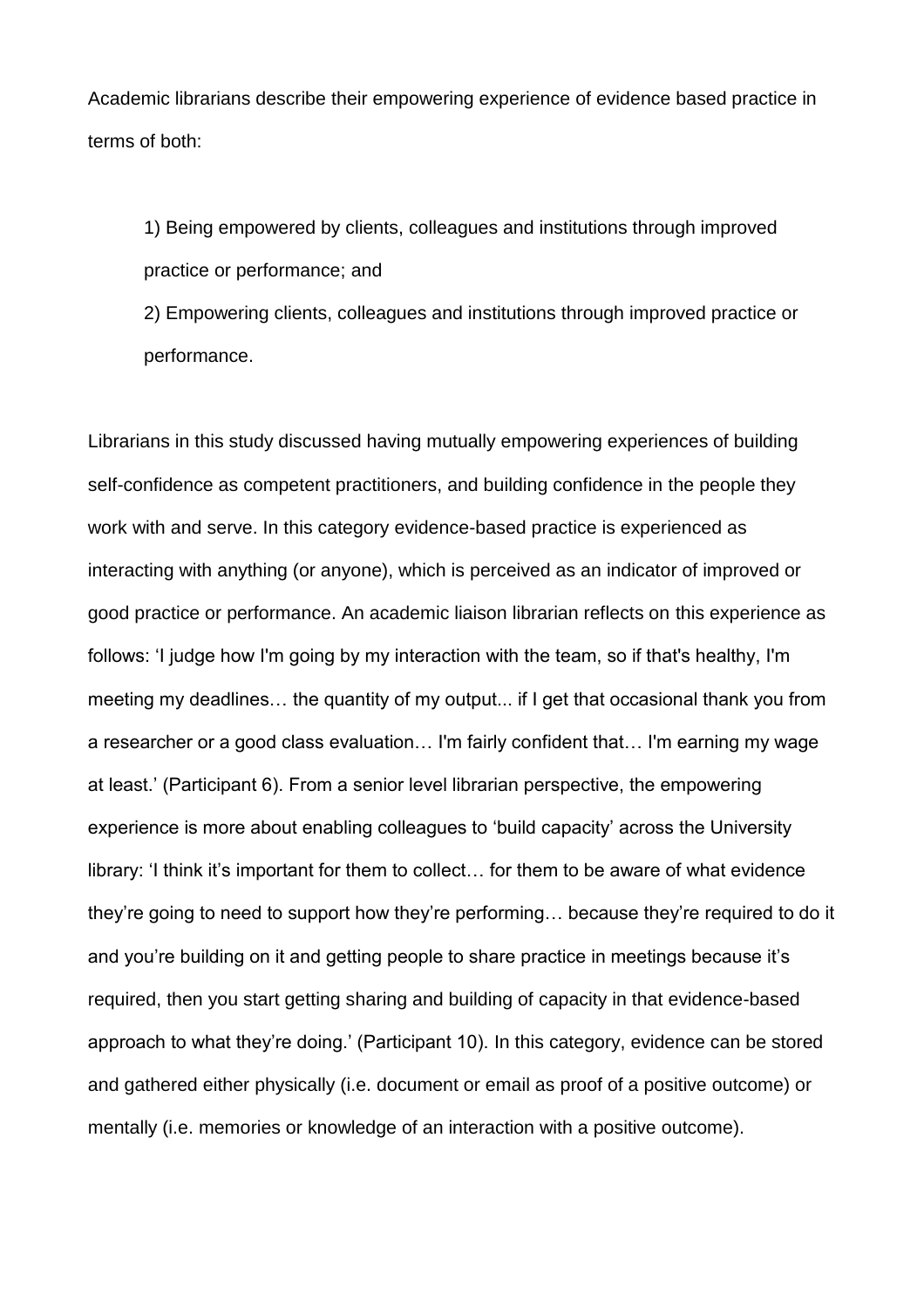## *Intuiting*

Academic librarians describe their intuiting experience of evidence-based practice in terms of both:

1) Being intuitive to understand colleagues, clients and institutions; and

to solve problems and re-design services.

- 2) Using own intuition, wisdom and understanding of library staff/clients' behaviours
- Librarians in this study described evidence-based practice as drawing upon intuitive forms of evidence to inform their practice. This is often described as an emotional experience of being intuitive or learning to use own intuition during professional practice such as problem be alright…" (Participant 11). In this category, intuitive evidence is often described as

solving, as the following senior level academic Librarian expressed in relation to using her intuitive understanding of staff under her supervision: "I've learnt to trust my gut, and… I've learnt not to be scared to invite someone into the office and say "are you alright?", and they're like "oh you know what, no I'm not"… I just try and allow them to just get it out and 'evidence in one's head' and as a 'learning process' that can be either conscious (when verbalised) or sub-conscious (when experienced but not yet verbalised). The next quote from a liaison librarian encapsulates the experience of being intuitive as evidence based practice: "it's constant learning… there's a lot of evidence in my head that's hard to sort of verbalise… through my learning process, I can see, well, that worked, that didn't work… it's not even a fully conscious process, but just keep adapting… it's often funny how in a presentation, or in a meeting, something that you read last year, or last month… just comes back to you, and so you use that as part of the conversation" (Participant 2).

## *Affirming*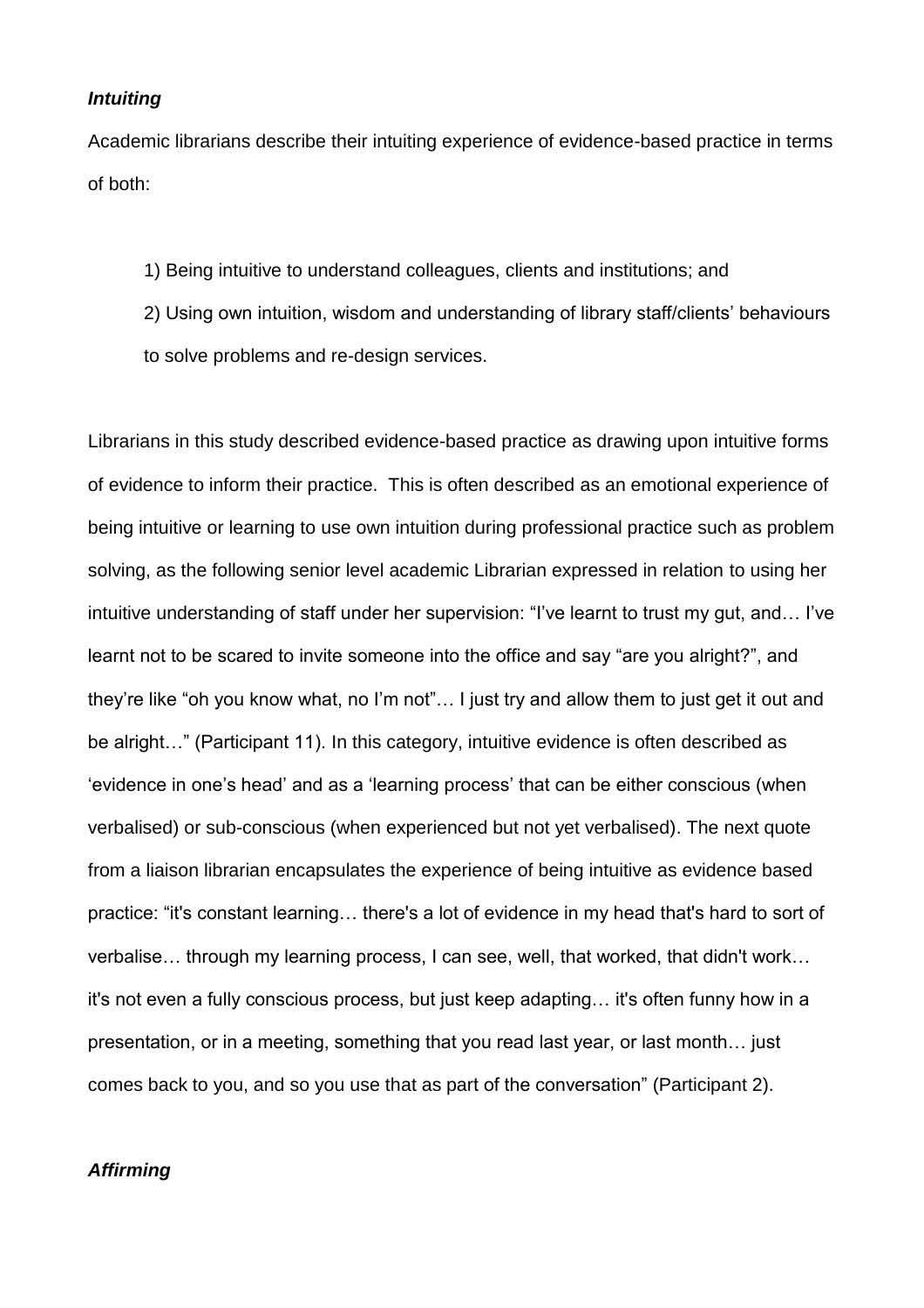Academic librarians describe their affirming experience of evidence-based practice in terms of both:

- 1) Being affirmed through receiving and sharing feedback; and
- 2) Using affirmation to strengthen support for action.

Librarians in this study discussed affirming action as a way of experiencing evidence based practice. In this sense, evidence is the corroboration of supportive feedback received and shared by colleagues, clients and institutions, while evidence-based practice is experienced as being affirmed by various stakeholders or resources, and is also experienced as using affirmation to strengthen support for action and as indicators of effective performance, as the following quote suggests: "I think I'm performing… effectively when my colleagues give me positive feedback or include me in… can you join this thing because your input is important or we value your input." (Participant 8). Being affirmed and using affirmation or support from one's own team is often experienced simultaneously resulting in the feeling of having a good plan that meets clients needs, as the following quote from a librarian illustrates: "Primary means [of evidence] would be from my manager and also my colleagues. We are quite supportive of each other and we always discuss… we sort of bounce ideas off each other, and I think in that way you feel like what it is you're going to plan to do… you've worked it out to be a good idea and hopefully it meets the needs of the staff and students for the faculty." (Participant 1).

#### *Connecting*

Academic librarians describe their connecting experience of evidence-based practice in terms of both: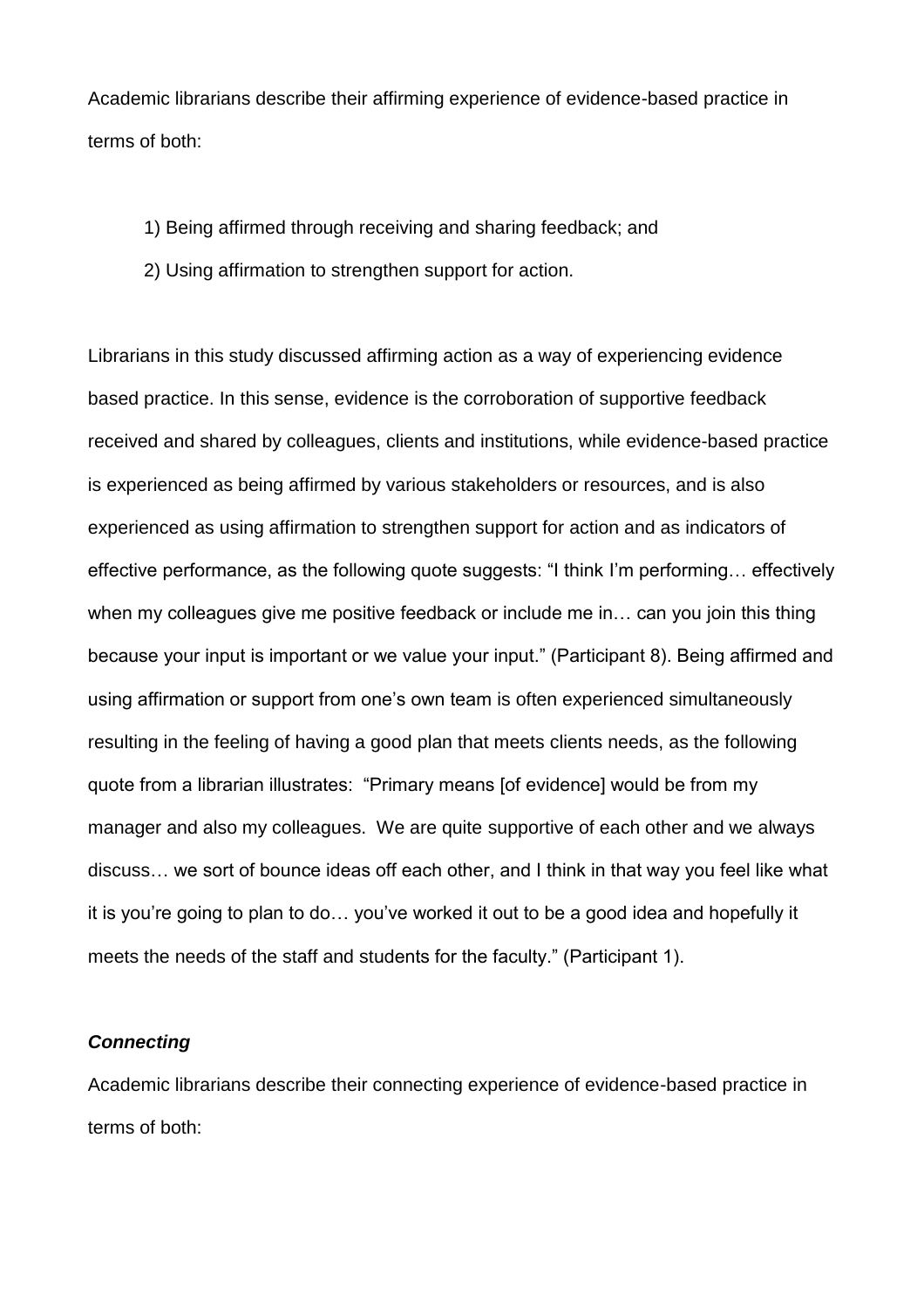- 1) Being connected with clients, colleagues and institutions; and
- 2) Building connections with clients, colleagues and institutions.

Librarians in this study experience being connected and building connections as evidencebased practice through 'every interaction' they have, especially with clients. Being connected and building connections are experienced simultaneously on an individual level as librarians being social and developing good working relationships with colleagues and clients, and on an institutional level to feel connected to the university and the context it is operating in as a whole: "…it's the ability to get on with… all those areas that are there… maybe it's a bit social too…. I think it's not just that you're a nice person or anything… it enables you to have a big picture of where the [organisation] sees itself going." (Participant 8). Building connections with clients is experienced through both formal (written) and informal (verbal) conversations with academic staff and students, where feedback is collected through listening and questioning, which can be used to enhance or change services and/or practice, as the following quote from a liaison librarian illustrates: "I might be… walking along a corridor, and an academic will actually… come out of their office…"Thanks…I like… the library... what service they're offering, or what you did in that class the other day,"… whereas the formal feedback might be they'll send me an email after class to say… "We hope you can continue doing… joint classes" (Participant 3).

## *Noticing*

Academic librarians describe their noticing experience of evidence-based practice in terms of both:

1) Being actively aware of, observing and reflecting on clients, colleagues and literature within and outside of own university; and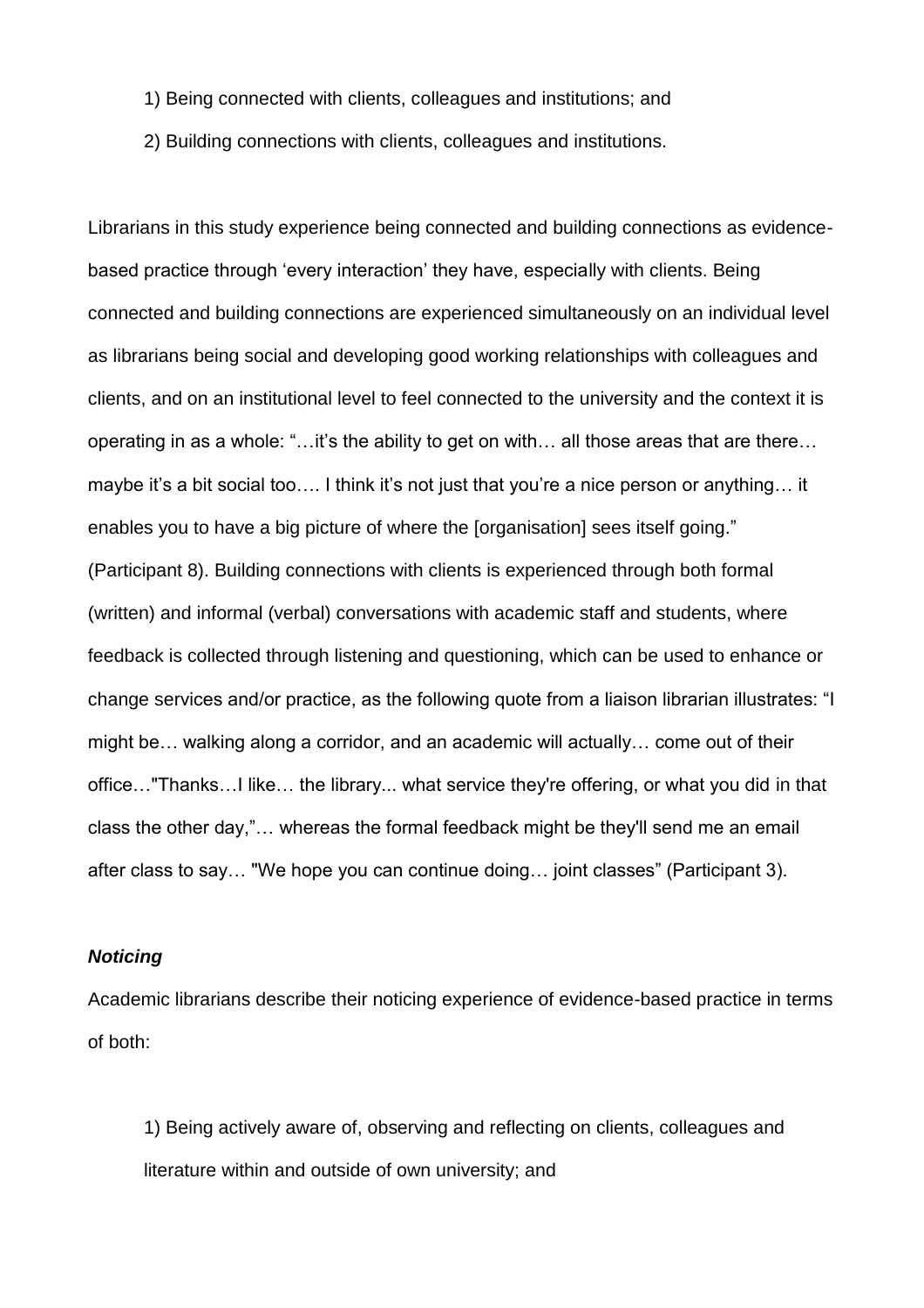2) Noticing patterns in data to inform decision-making.

Librarians in this study described the experience of noticing as being actively aware of, observing and reflecting on their own personal experiences. Noticing library usage patterns in data is experienced as evidence-based practice, whether informally or formally observed, for example: "…So I've got a library guide, which is all about how to reference in APA style, and I have a few different tabs for each of the sources that you may be referencing – and I was looking at the statistics for that site 'cause I really want to know how many students are actually accessing it" (Participant 1). However, while some librarians in this study are adept at 'keeping an eye on' (Participant 3) usage patterns from quantitative data, they are uncertain about how to use this evidence once identified. One of the main experiences reported by librarians in relation to noticing is the perception that, while more challenging to capture 'mental notes' for future use, qualitative data gathered from informal conversational feedback were more insightful and useful for decision making than quantitative data gathered from client surveys or databases where only numbers of interactions have been recorded. On a broader level, librarians are maintaining awareness of professional literature to evaluate specific library activities and make decisions in terms of industry standards and best practice, where applicable.

#### *Impacting*

Academic librarians describe their impacting experience of evidence-based practice in terms of both:

- 1) Being impactful on clients, colleagues and institutions; and
- 2) Having a visible impact on clients, colleagues and institutions.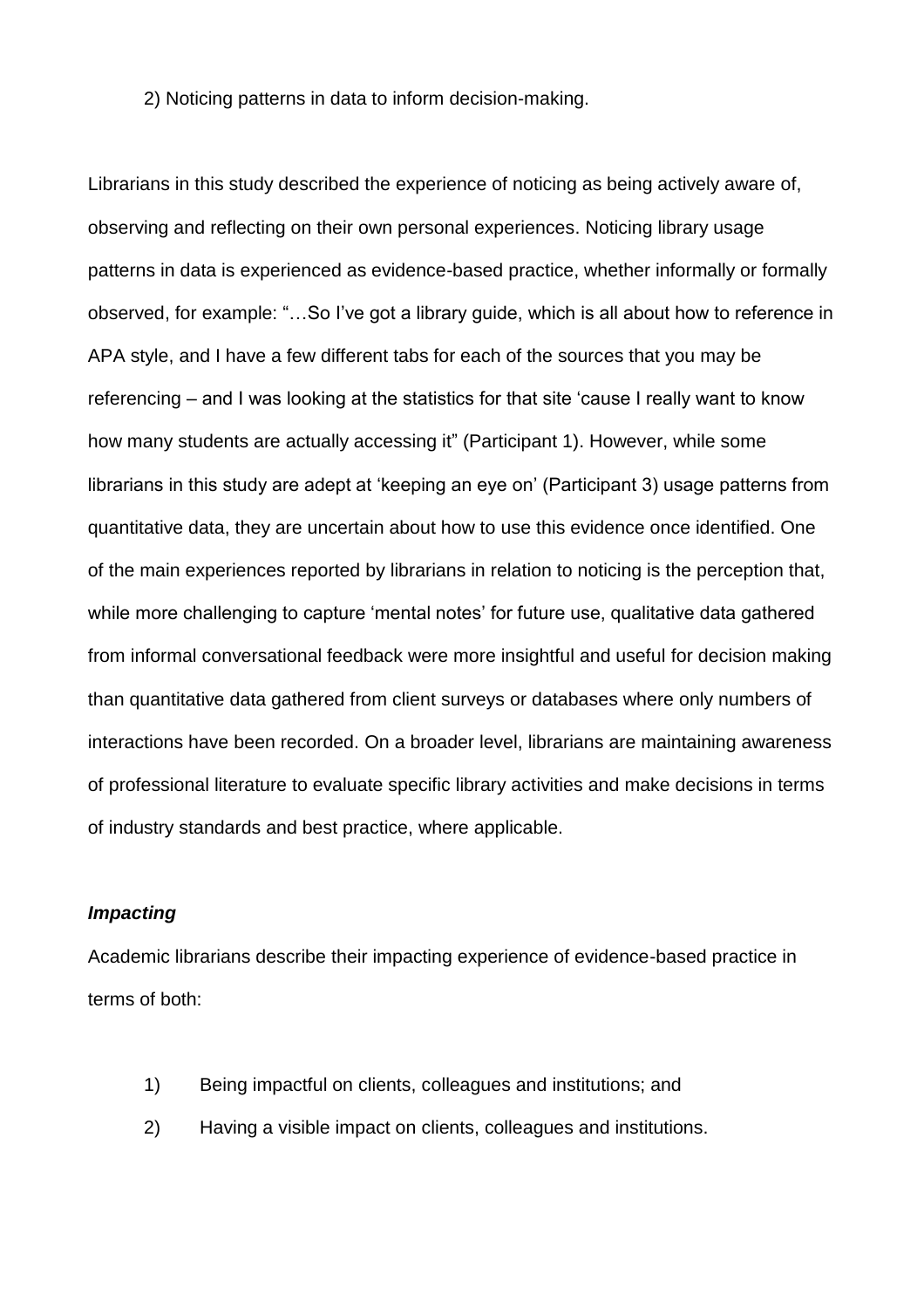Librarians in this study discuss a perceived shift in practice towards moving away from 'the background' to become more visible or present with stakeholders, both physically and mentally – as this quote from participant 1 encapsulates: "…getting to know the faculty was a really difficult thing because in the reference librarian position… you're not necessarily out there trying to meet people, trying to get known by a specific group of people… So when I came into this role… it was a bit of a challenge for me to change the way… I interacted with staff and students to make myself more known." This experience involves librarians consciously making an effort to change their mindsets ('being impactful') to increase their visibility or status in the faculty in order to be more impactful on clients, colleagues and their institutions, and also impacting on stakeholders ('having a visible impact') which can mean personally experiencing or seeing their impact as a result of this change in practice. Having a visible impact is experienced as feeling a sense of satisfaction through seeing their own positive contribution making a difference to academics' work. This can be through various forms of evidence such as anecdotal feedback or comments expressing genuine understanding and appreciation, public recognition such as award nominations, and analyzing quantitative and qualitative data to measure their 'impact factor'<sup>2</sup>.

#### **Sub-study 2: Evidence based practice and public libraries**

 $\overline{\phantom{a}}$ 

Sub-study two explored how evidence based practice was experienced in one Australian public library. Ethnography<sup>3</sup> was the research approach employed. Ethnography is the

 $2$  The impact factor is a measure of the frequency with which the average article in a journal has been cited in a particular year.

 $3$  The two sub-studies employed two different qualitative methods, thus enabling a deeper understanding of EBLIP to emerge. They will also allow for critical insight and commentary on the appropriateness and impact of the different qualitative methods in developing our understanding of this new and emerging field of study (i.e. EBLIP as the object of study). A commentary comparing and contrasting the two different methods employed and insights obtained is beyond the scope of the current paper.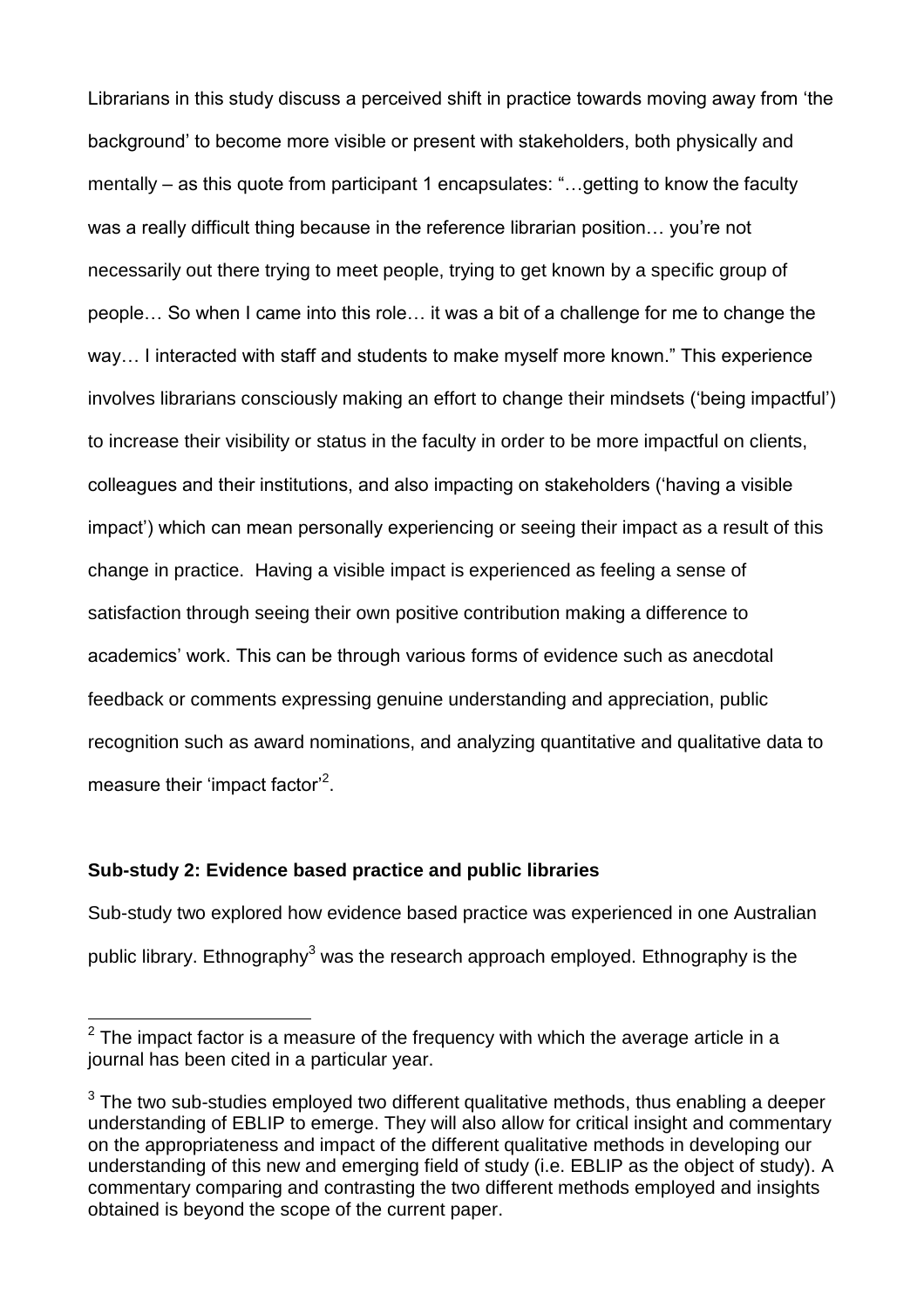study of human social phenomena and community. Summertown Library is the site for this investigation. Summertown is a pseudonym used to protect the identities of the participants. The Summertown Library is a service provided by the Summertown City Council. The Summertown Library services a large provincial town of over 180,000 residents. Three branches are strategically located with another branch planned in the near future to cater for the growing spread of the population. Summertown as a coastal town has a port and is the service centre for outlying mining and industrial industries. In more recent times it has become a site for migrant and refugee families.

One member of the research team travelled to Summertown 15 times over a six-month period. Each visit was of between 3 to 4 days. Initial visits took a 'big net' approach where the researcher was immersed in as many activities in the library as possible (e.g shelving, assisting customers on the floor, culling, storytelling, assisting in the mobile van and offering assistance wherever possible). At day's end the researcher recorded the events in a journal. Included were unobtrusive observations, comments and interactions with staff and attempts to interpret what the researcher was seeing. In addition thirteen participants from within the library staff representing diversity in the operational units and management levels were interviewed. Each of the interviews began with asking the participants to describe their role in the Summertown library. Further indicative questions included: *What does the phrase evidence-based practice mean to you*? *Can you give me some examples of how evidence-based practice is enacted in this library*? A probing question following could be, *How are these types of evidence useful*? *What evidence do you have that the library is delivering a quality service*? Additionally, the researcher collected a range of print materials, including promotional leaflets of library activities, strategic plan and related timelines, planning proforma, feedback forms.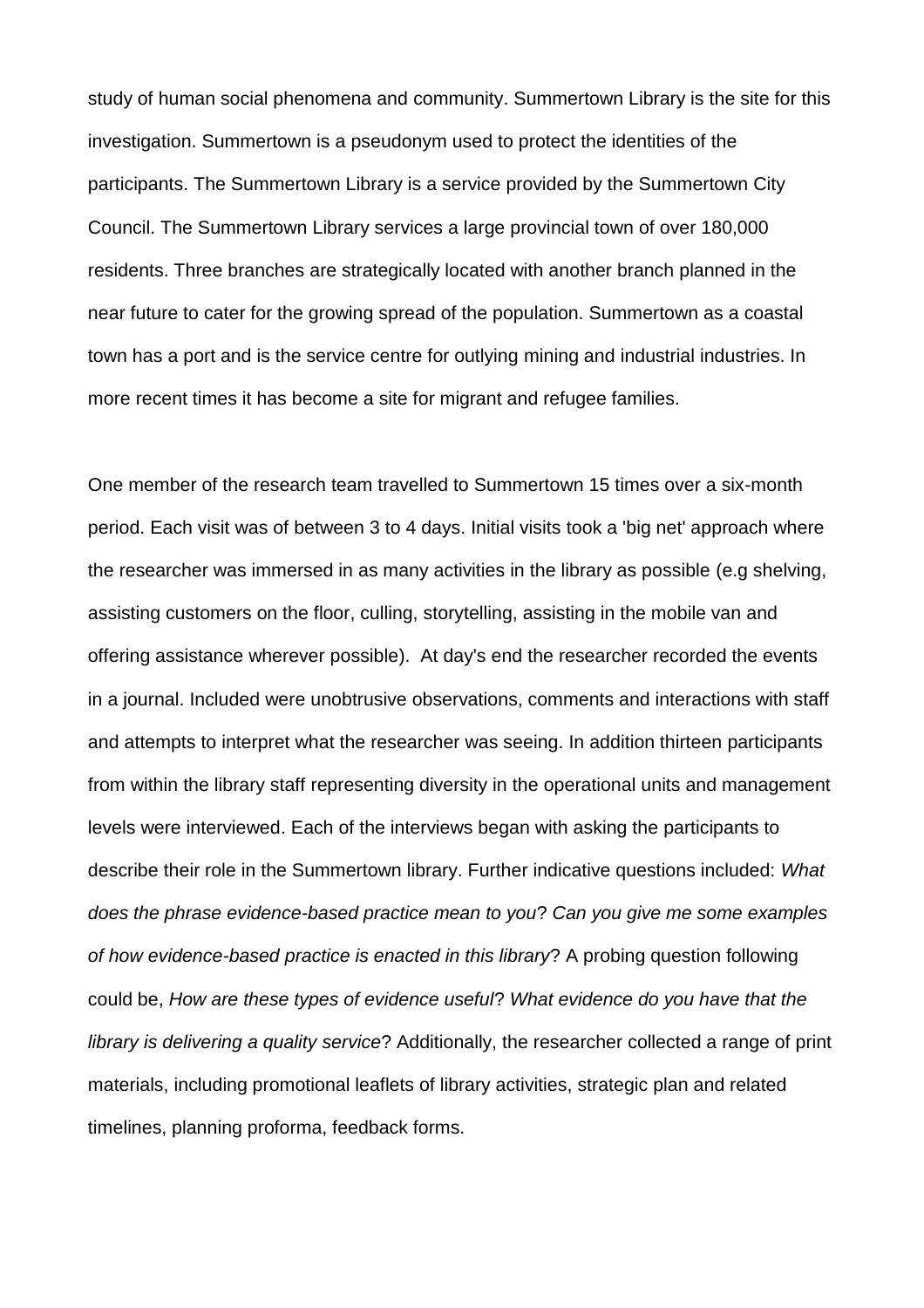Ethnographic data analysis is iterative 'as it builds on ideas throughout the study' (Fetterman, 1998, p. 92). Analysis is a refinement of the data with the researcher trying to fit selections of the data into the bigger picture; in this case experiences of evidence-based practice. The researcher's reflections and interpretations, observations, interactions and field notes provided the data for the current study. In keeping with the ethnographic approach, the findings are presented as a thematic narrative. Evidence-based practice is experienced in Summertown Public Library through four interconnected and interdependent cultural orientations. It is beyond the scope of the current paper to give a detailed discussion of each cultural orientation. . Names and places have been changed to ensure participant confidentiality. Further details regarding the sub-study's findings are presented in Gillespie, Partridge, Bruce & Howlett (submitted). A brief summary of each cultural orientation is provided below.

## *A culture of valuing*

Evidence based practice involves being valued and valuing each other. Summertown Library team has a culture of valuing each other. This valuing can be witnessed through the ways skills and achievements of staff are acknowledged and shared. Open acknowledgments shared face-to-face and among staff is affirmative evidence. An example of evidence as affirmation was the daily session, 'toolbox' which occurred at fifteen minutes before opening time. The staff stood in a circle near the library entrance and whoever was the senior staff member on site would lead the toolbox meeting. Anyone could speak but the meeting was kept on topic due to the fifteen minute time frame. There was a similar flow to each of these meetings and topics covered included issues that had arisen or follow up from the previous day's meeting, staff absences and replacements, activities happening in the library for the day, general issues with library management, customer concerns which had been raised and work place safety. It was a time when anyone could share responses and incidents, usually a firsthand encounter or email,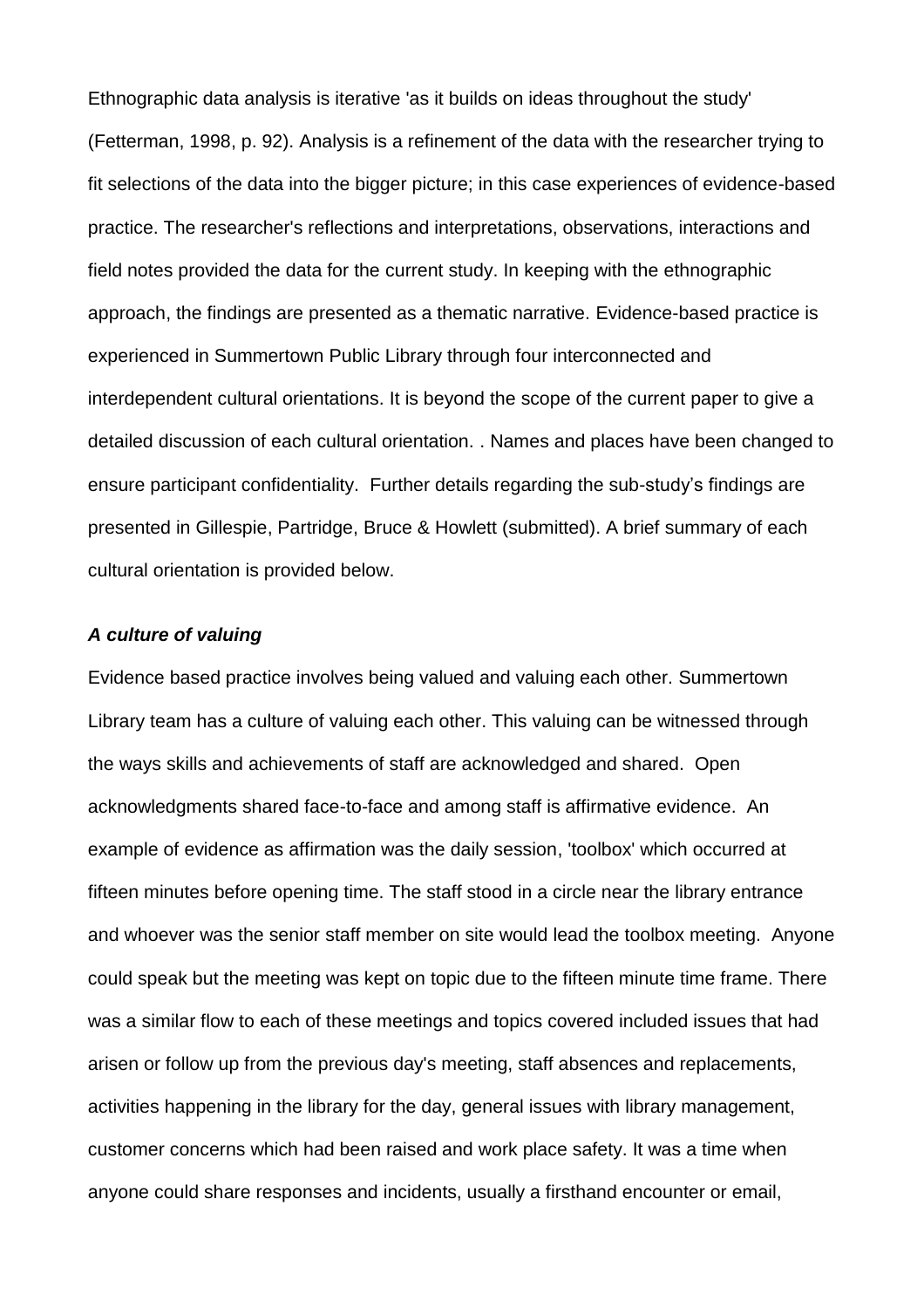relating to customer reactions, events they had attended and general feedback. An example of such an incident came in the form of an email which came to Tonya<sup>4</sup>, the Executive Manager which contained much praise for one of the junior staff members. The incident related to a customer who had brought his small daughter, named Alice to the library for a Storytime session. In this session, Alice had a wardrobe malfunction where the strap on her sundress came apart. It was a distressing situation and the library staff member offered to fix the dress with a brooch she was wearing. Alice was most unsure at first, but when the staff member explained that it was a special brooch, of Alice in Wonderland, the young Alice with much pride accepted it. Disaster averted and the most relieved father took his now smiling daughter home. Tonya's sharing of the email acknowledged the staff member going beyond the line of duty in freely giving the brooch to the young Alice.

Feedback as affirmative evidence to staff could also be more formal. Maggie who works within the Learning Engagement programs had a range of evidence strategies mostly relating to customer satisfaction that provide evidence of this. She was aware of the faceto-face feedback that occurred at the point of contact with customers and supervisors and saw this an affirmation of practice and acknowledgment of the efforts she put into meeting customer requests and needs. Additionally, Maggie valued the direct feedback she received from her supervisor when achievement plans were required to be completed. The meeting between Karen, her supervisor and Maggie was collegial and non-threatening. She explained,

*A general chat, I love that. …. Because so many times you can just work and work and work and your supervisor will just say nothing and you're thinking am I - what* 

 $\overline{a}$ 

<sup>4</sup> As previously noted names and places have been changed to ensure participant confidentiality.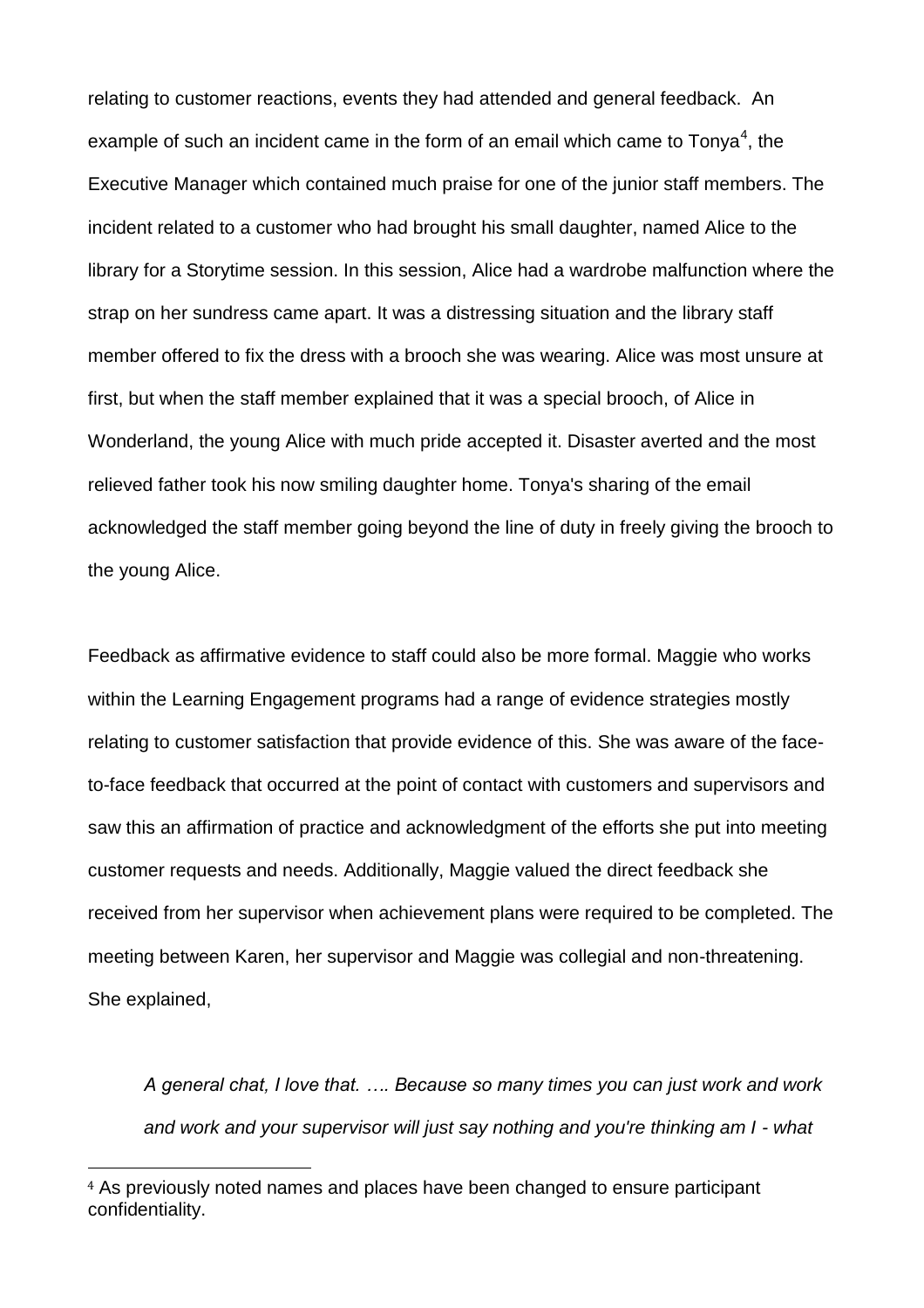*am I doing, you know? But my supervisor is very, very good like that. If I'm doing a good job she'll tell me I'm doing a good job. They've - that just prompts me to do even better, you know?* 

This response is an indication that Maggie accepted this as evidence that she was performing effectively in her role. The positive feedback leads to her a raised awareness on which aspects of her role were effective. The flow on effect is increased productivity and a developed sense of wellbeing and affirmation that she is performing well.

#### *A culture of being*

Evidence-based practice involves being and becoming a professional. Evidence-based practice may not be an obvious and conscious activity in the day-to-day practice of library professionals. In professional practice it can be so subtle as to be indiscernible. It becomes part of being a professional, working to self-improve and provide the best possible service to customers. In the early stages of the researcher's visits to Summertown Library, they struggled to see how evidence-based practice was occurring in the daily activities of the library staff. The researchers own experiences of evidence-based practice as both a former librarian and now as an academic scholar should have placed them in a position to see clearly how this organisation went about the business of evidence-based practice, however the researcher felt they could not see evidence-based practice at all. They knew they had to be missing something or doing something wrong, but could not determine what it was. The researcher came to realise that the evidence was more subtle. So subtle that the library staff reacted and responded to evidence as it presented itself in a manner which was intrinsic to their daily practice. It was so subtle and embedded into daily practice that responses were made without effort or conscious thought. They were blissfully unaware that they were doing evidence-based practice. Over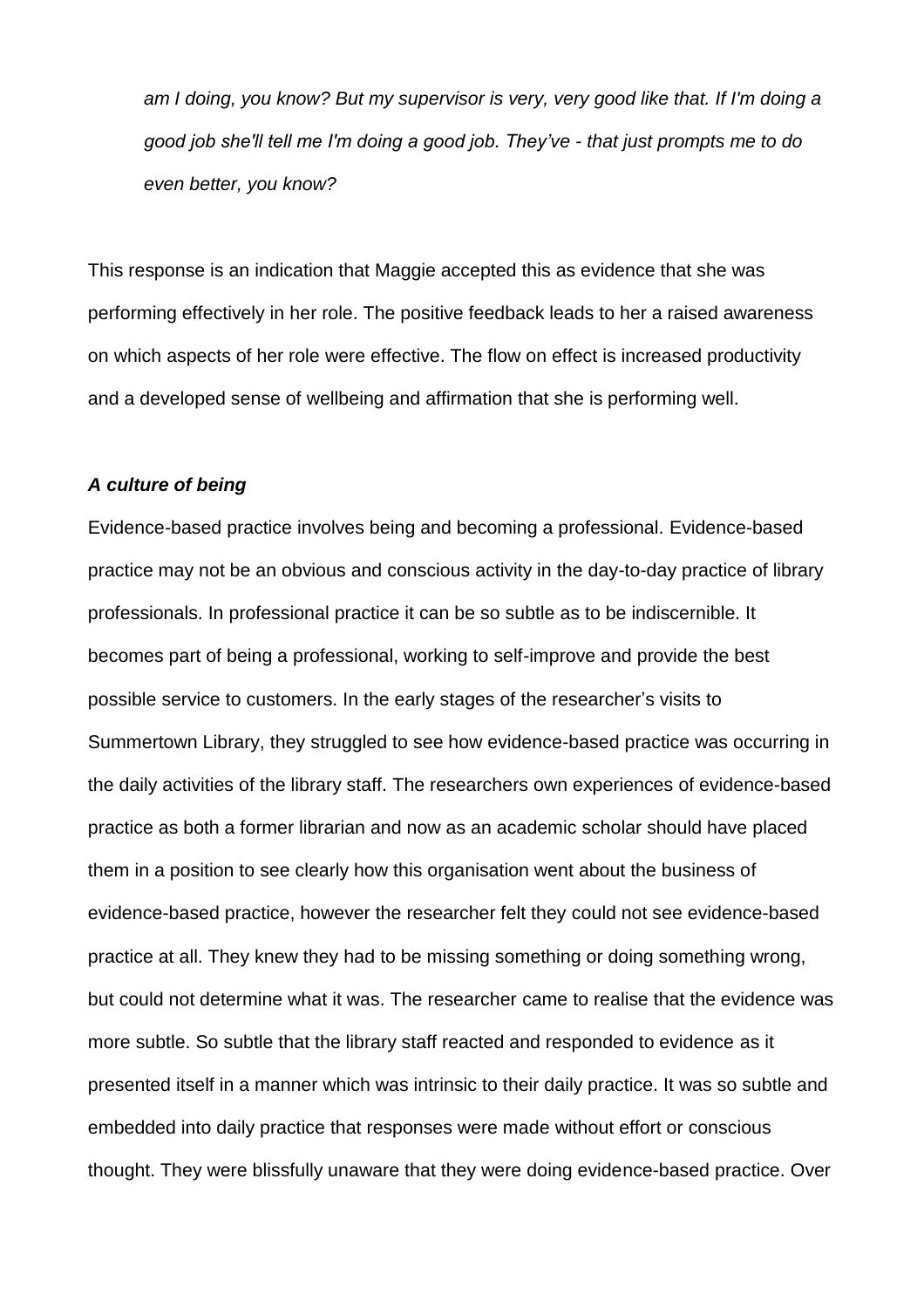time, the researcher came to understand that there was an understanding and a collective vision among the staff across many levels of the library organisation and among the different operational sections of the library. Many of the responses that staff made were based on intuitively discerning appropriate evidence. There was an attitude of continual improvement of their own practice and to meet the needs of their customers. The Local History Collection of the Summertown library and the staff who managed it provide an example of this.

Over many years, the Local History Collection has grown in response to the community's desire to keep records and learn more about its local history. Camilla indicated that the collection 'grew from nothing really' and it seemed that in the early stages that there was no clear plan to build such a collection. That is, there was not a plan to target particular items for the collection, or to put parameters around what should or should not be included. The collection evolved rather than being deliberately curated. Much of the collection has come from donations and contains many items of memorabilia, newspapers and many photographs and as such it is an archive and tells the story of Summertown's past. As the collection has grown, it has become highly valued and supported by the Summertown Council, so much so that renovations were undertaken to accommodate the collection in climate controlled rooms. Additionally, there was support to apply for a funding grant to purchase specialised equipment to digitalise some of the collection. As a result, much of the collection is now available online.

As a direct response to growing customer requests and customer feedback, the collection has grown. The staff in the Local History Collection have much direct contact with library customers, many of whom visit the library regularly and are well known to the staff. Many are searching family history and using the facilities to digitalise their own artefacts. Much of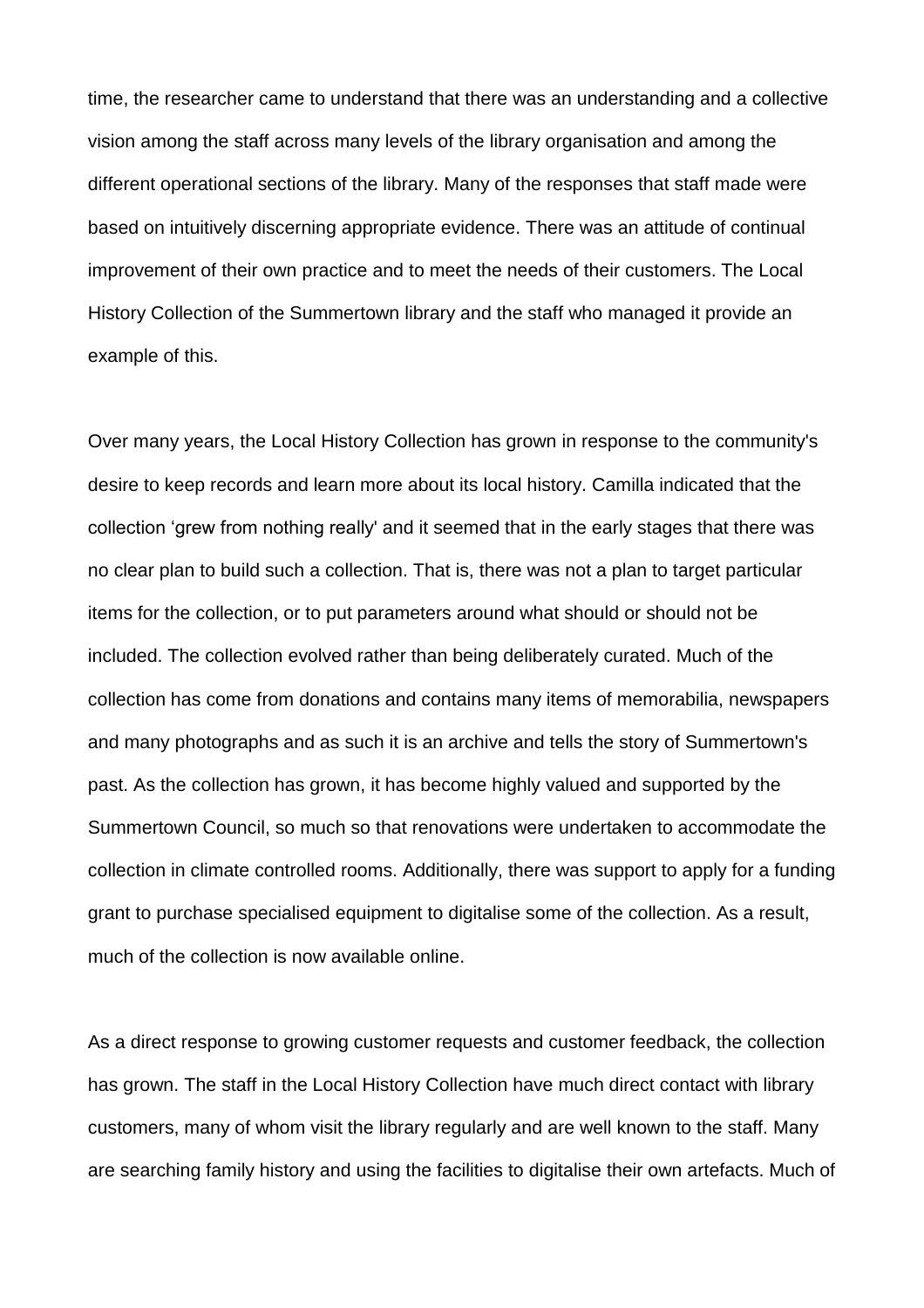the feedback the staff receives is at the point of contact with the customer. Camilla was aware that word of mouth encouraged many new customers to venture into the archives of the local history collection. 'I think a fair number of our customers say that they've talked to somebody who's had information from us and come, so obviously they've had a good report on us and have decided to use the service themselves.' Camilla valued feedback from customers and said, '…in my case, I think I receive emails back pretty regularly almost all the time with people thanking me and saying that it was just what they wanted and they're happy with what was found and it's helped them get their family tree together or do the display they wanted or whatever.' Mostly these emails were the only documented evidence, and there seemed to be a relationship with the customers and active response to their requests. Camilla described the feedback she received as providing her with a 'sense of well-being' which related to her performance and the relationships she had with the customers.

Formal reporting in the form of customer satisfaction and evidence of meeting targets was more of a concern for Betty as the manager of the Local History Collection. She was able to demonstrate that the section was meeting targets and demonstrated improved performance in relation to workshops, their quality and the increased number that were being undertaken. However, there was much unrecorded and undocumented evidence that Betty responded to when planning the future direction of the Local History Collection, coming from direct contact with library customers.

For Betty, there was a real sense of self improvement, of upskilling herself and her staff to meet customer needs. The staff were gaining in confidence in their new skills and were able to share these to guide their customers. Rachel, the third staff member assigned to the Local History Collection, did most of the digital conversions for the library and taught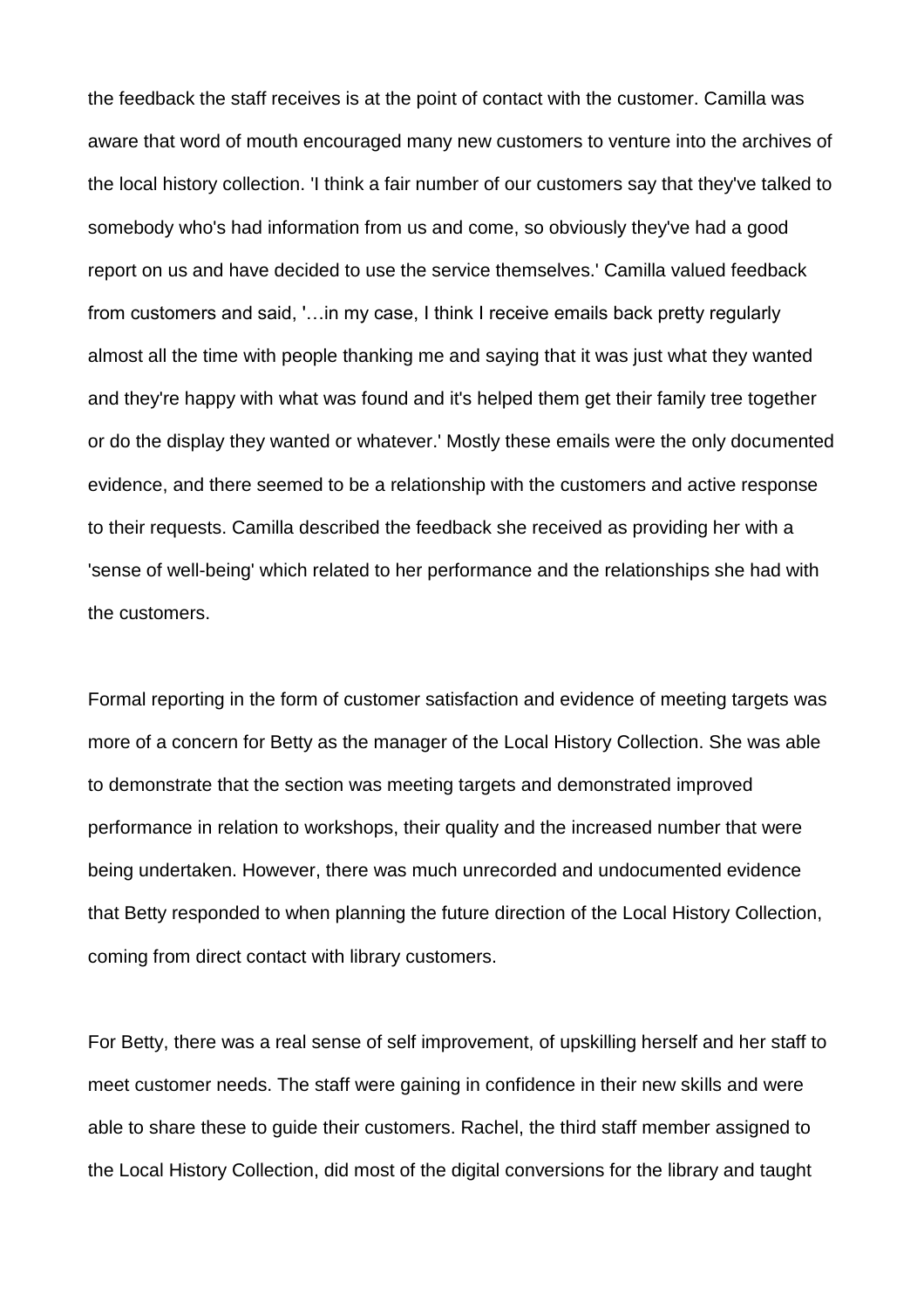customers how to use the equipment. Hers was a steep learning curve and she enjoyed sharing her new skills. When I asked Camilla in interview, what indications she had that she was delivering a quality service, she responded with, 'Well apart from knowing that you are.' Camilla's sense of knowing is a culmination of various factors including the feedback she receives on a daily basis, the value that is placed on the collection and the people who work to make it accessible. She is being part of the collective vision for the library and its collection.

#### *A culture of learning*

Evidence based practice involves being a learner and supporting the learning of others. Summertown Library's multi-layered approach to a learning culture was demonstrated in the way in which skills and experiences were shared from frontline managers to operational staff. As staff at Summertown Library were growing and learning in their roles they were seeking affirmation and guidance to do their jobs better. A culture of continuous improvement guided by organisational objectives and measured with customer satisfaction surveys, personal achievement plans and the like, drives impetus for improvement. In striving for best practice, staff at all levels of the library were seeking clarification of the meaning of evidence-based practice and asking questions about how evidence-based practice could assist them.

In a culture of continuous improvement and where people are valued, learning is integral to work life. People continue to learn; from their supervisors, from each other in shared experiences. In Summertown Library, sharing was part of the culture; staff had a way of working out how to get things done. They relied upon and drew on the practical knowledge and experiences of colleagues. For the staff at Summertown Library, evidence-based practice was a way that they could improve and something they wanted to learn more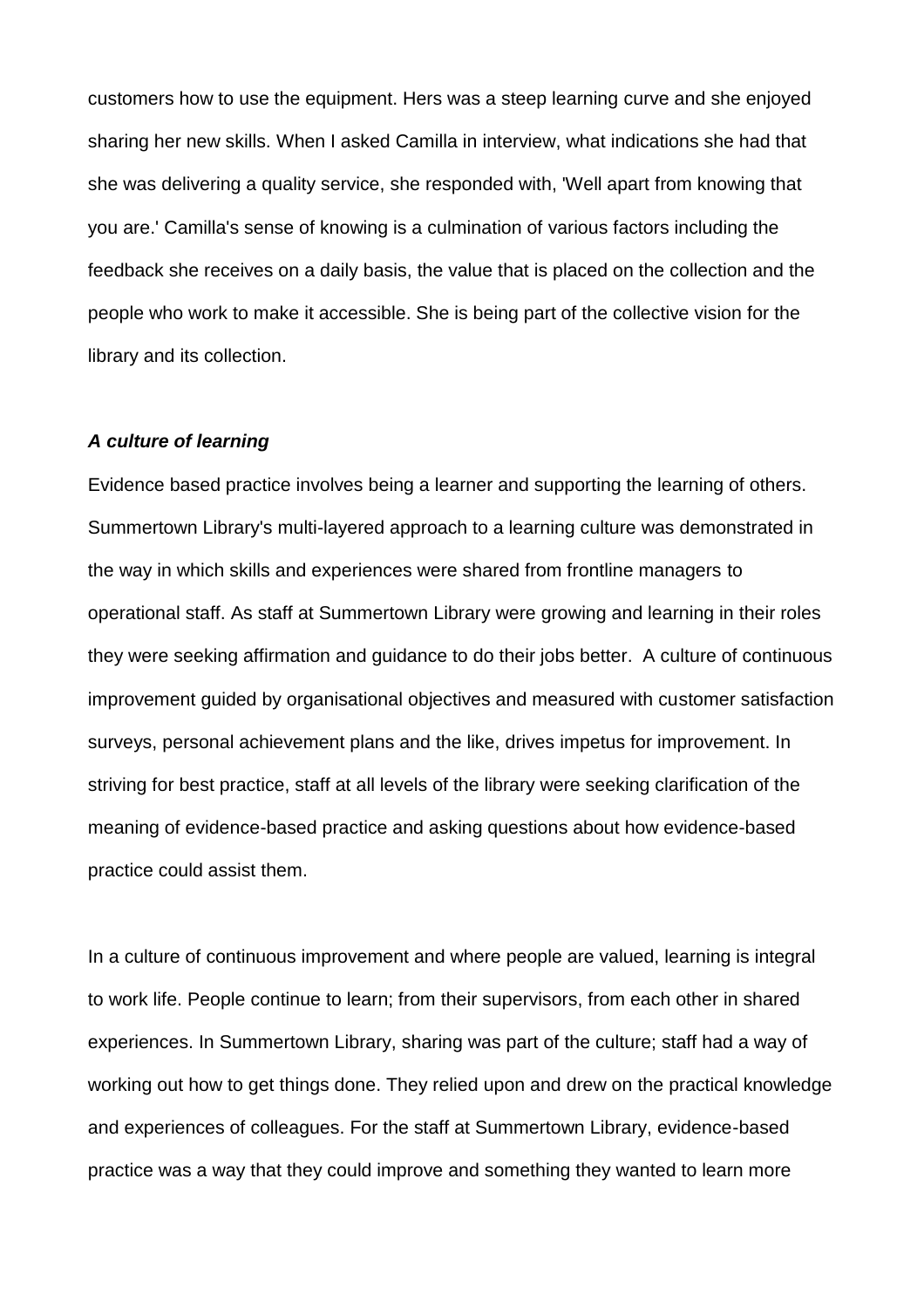about. For example, Nadia's perception of evidence-based practice is that of lifelong and embedded practice; as something that is so familiar that they are difficult separate.

*So I would say that it's (evidence-based practice) definitely something that we need to focus more time on and I can see too that evidence-based practice, it's something that… it's not just something that you do for a project, it actually needs to be an everyday practice. So it becomes a habit, similar to what we have in terms of, you know, continuous improvement and our smart service. It actually needs to become part of the culture.*

#### *A culture of leading*

Evidence based practice involves leadership at many levels and leading towards one shared vision. Despite being situated over three locations, Summertown's Library Service has a one organisation ethos. It is like a cycle of leadership building the ethos, with the ethos in turn, building or enabling leaders. The organisation is people focused; people are valued and supported. There is no hesitation among staff to assist another staff member or customer. It is a happy and productive workplace, where staff get on with the job. To explain, it is the type of workplace where goals are clearly set and everyone just works out how to meet them. They fit in with each other and make adjustments where necessary.

A premise within organisations is that being at the top or at the executive levels of an organisation automatically makes that person the leader. The following paragraphs illustrate how leadership within the organisational culture contributed to the way in which staff at Summertown Library experienced evidence-based practice.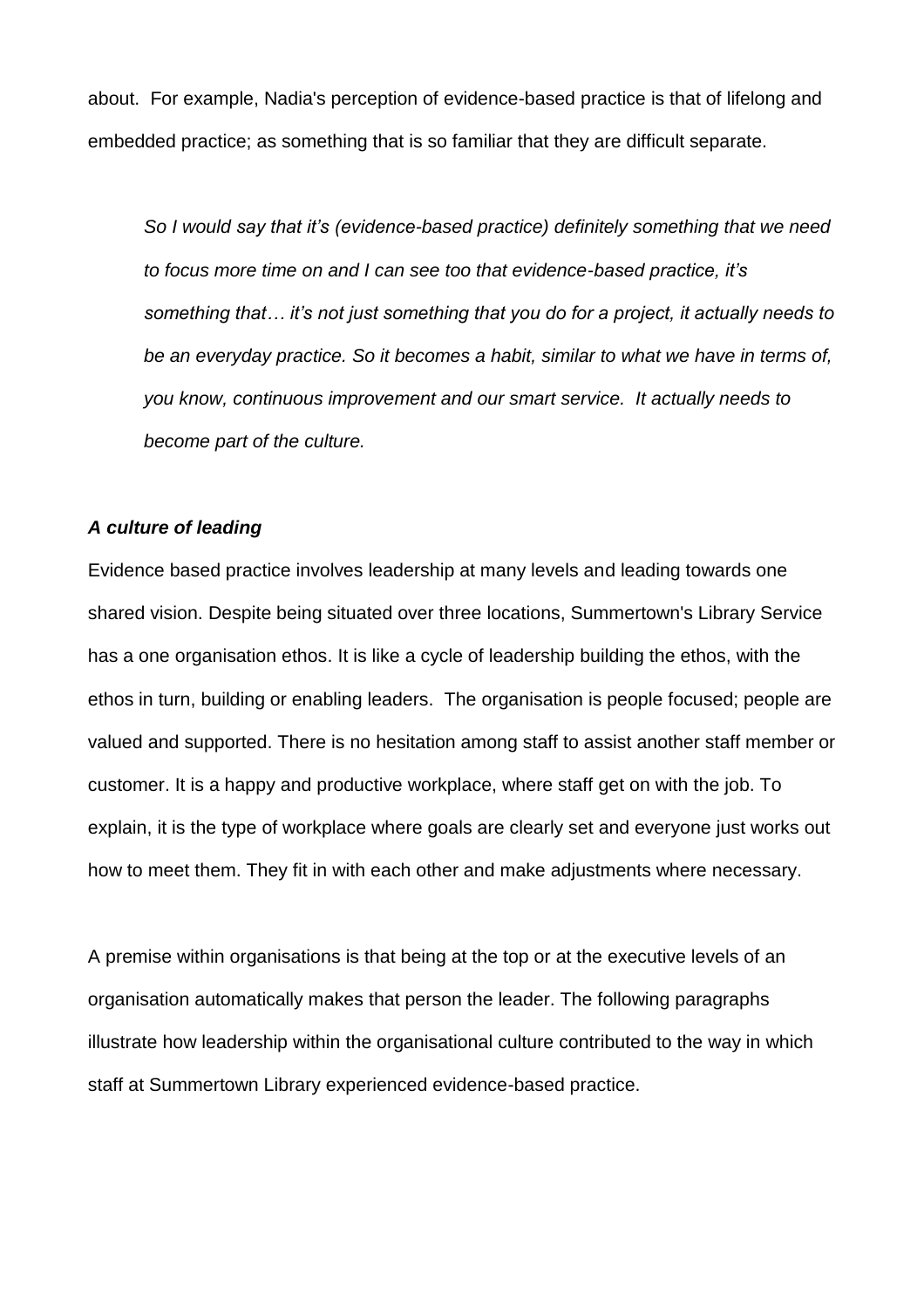Tonya is the Executive Manager of the Summertown Library. Within the Summertown Council structure there are many executive managers and it is possible that any executive manager could head any of the departments at any time. The researcher had many informal chats with Tonya during the visits to Summertown and learned that the library was considered to be the 'shining beacon of the Council' in regard to management and customer service delivery. The researcher's observations and immersion in the culture of the Summertown Library allowed them to witness Tonya's influence and guidance.

The researcher's initial insights indicated that Tonya is guided by intuition but uses statistical data as determined by the Summertown Council and State Library to report on the success of the library's activities. She considered that, 'evidence-based practice means making decisions based on evidence rather than what you think you know or what you feel'. In practice though Tonya experienced evidence-based practice on many levels. In her role as the executive manager of the library Tonya needs to have a bigger picture of how the library fits with and complies with the parent organisation. Tonya actively sought information or evidence from within council for demographic information, population trends and from further afield, community needs in a changing economic environment.

Statistical data was gathered to meet specific purposes. Data supported decision making in particular to enhance customer experience. Key Performance Indicators (KPIs) in conjunction with the statistical data assisted the review processes, budgets and programs. A particular focus for the coming year was to review the acquisitions model. This would draw upon a range of evidence sources including data from community engagement, surveys, focus groups and statistical data.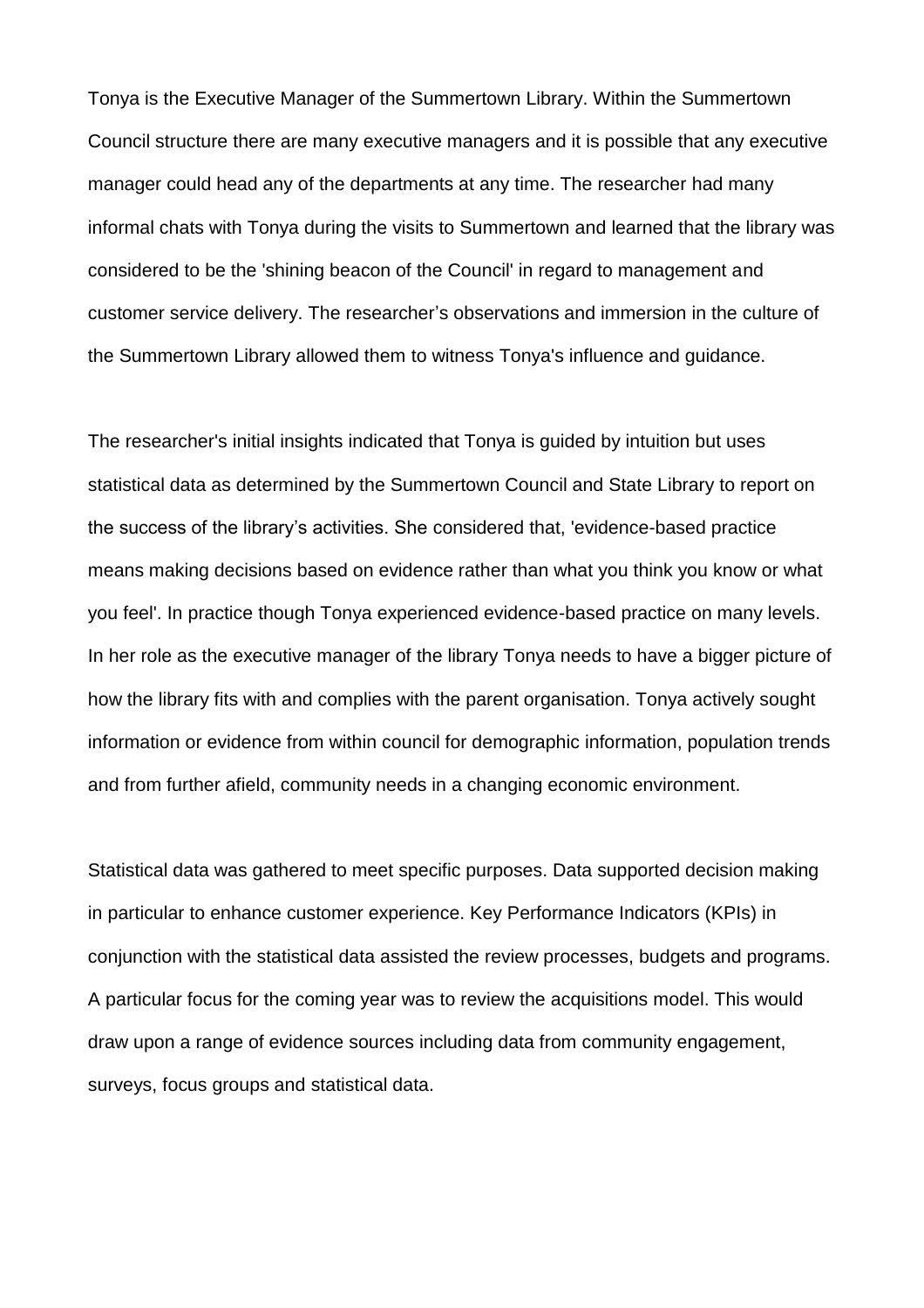The researcher witnessed many incidents where Tonya actively experienced and gathered evidence firsthand. She spent time on the library floor every week with the purpose of seeing for herself what was happening and getting a 'feel' of work flows and observing staff responding directly to customer requests. When she was on the floor, customers did not realise that she was the executive manager and neither did Tonya respond to them in that way. She responded as any of the operational level library staff would do. Face- toface engagement with customers allowed Tonya to model the behaviours she expects from all staff. At the same time she is gathering useful evidence from the customer's perspective and the ways in which they use the library. While on the floor she is gathering incidental evidence by observing work flows and staff interactions with customers.

Tonya's actions of modelling behaviour and acknowledging success are ways in which she can build her influence. Leadership at many levels of the Summertown Library in conjunction with a one organisation ethos enabled the experiences of evidence-based practice to build momentum.

## **CONCLUSION**

The work presented here is one of a small but growing number of studies that has begun to establish an empirical basis for evidence based practice in the library and information profession. The projects findings have the potential to assist library educators, associations and others involved in the supporting, preparing and educating LIS professionals at every career stage to develop the skills, knowledge, mindsets and actions needed to facilitate and advance evidence-based practice.

## **ACKNOWLEDGEMENTS**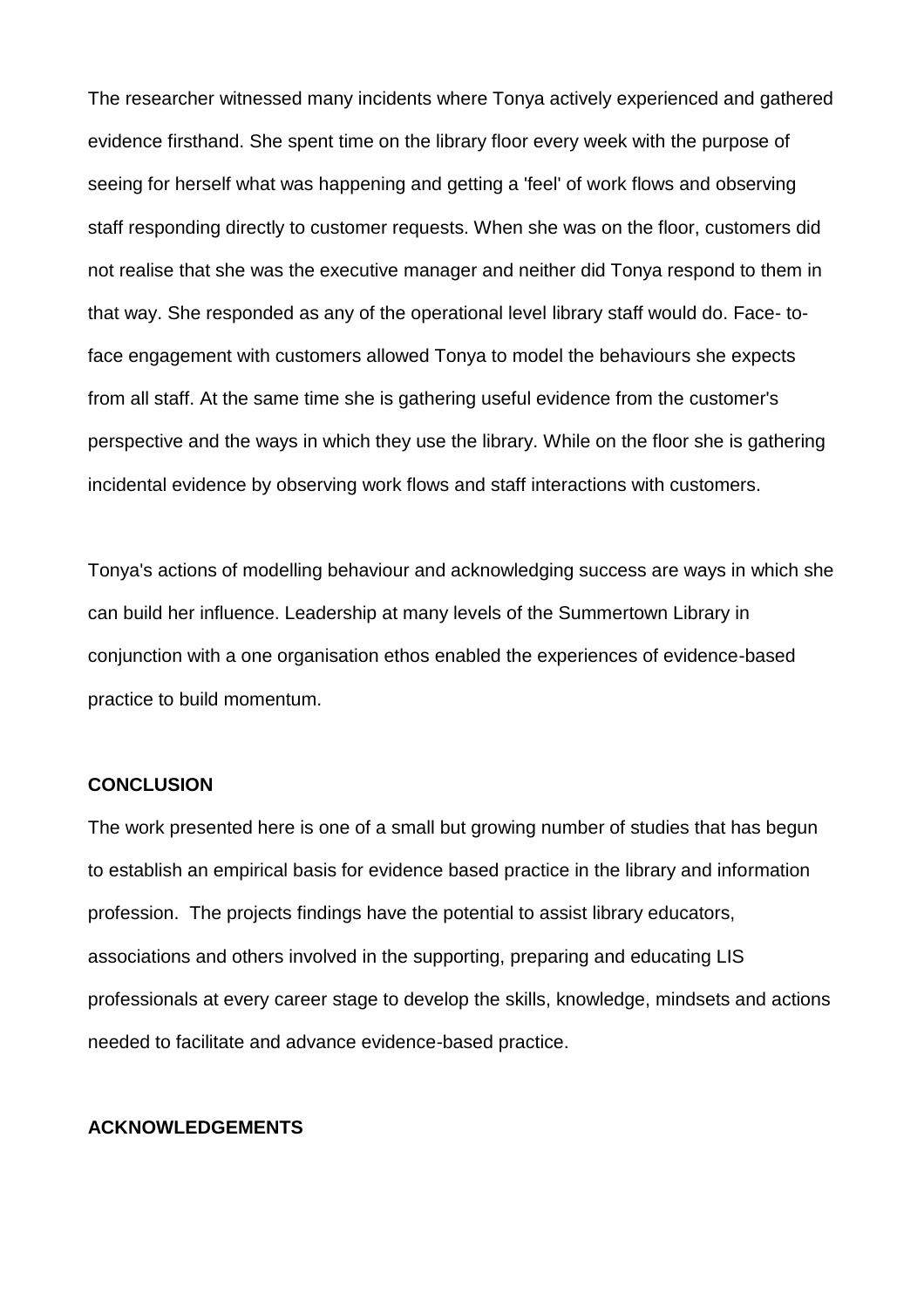The authors would like to thank the members of the Australian library and information science profession who generously contributed their time and thoughts to this research project. The work was by the Australian Research Council (Ethics clearance no: 1300000598 and 1400000138).

#### **REFERENCES**

Booth, A., & Brice, A., (Eds). (2004). Evidence-based practice for information professionals: a handbook. London: Facet Publishing.

Brice, A & Hill, A 2004, 'A brief history of evidence-based practice' in Evidence- based practice for information professionals: A handbook, A Booth & A Brice (eds), Facet, London, pp. 13-23.

Charmaz, K. (2006). Constructing grounded theory: A practical guide through qualitative analysis (Kindle ed.). London: Sage Publications.

Crumley, E. & Koufogiannakis, D. (2002). Developing evidence based librarianship: practical steps for implementation. Health Information and Libraries Journal, 19: 61- 70.

Fetterman, D. (1998). Ethnography: step by step. Thousand Oaks, CA: Sage.

Gillespie, A. (2014). Untangling the evidence : introducing an empirical model for evidence-based library and information practice. Information Research, 19(3). Retrieved from http://eprints.qut.edu.au/76198/.